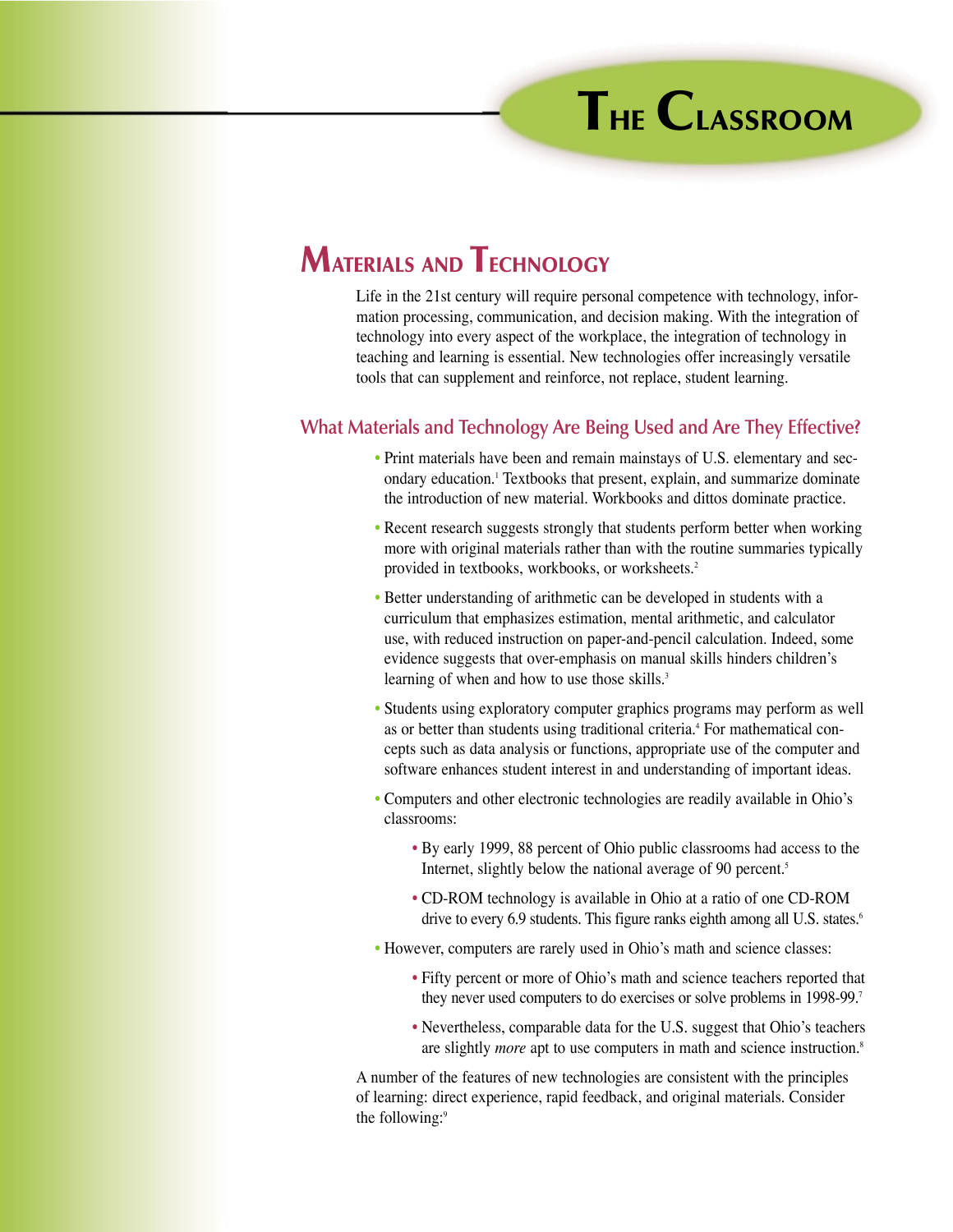- The interactivity of new technologies makes it easier to create environments in which students can learn by doing, get feedback, and refine their understanding with less dependence on the teacher.
- Using technology, students can better visualize difficult-to-understand concepts, such as differentiating heat from temperature. Working with real-world software applications in school will only benefit students when they encounter the same applications outside the classroom.
- The Internet, CD-ROMs, and other digital technologies give students and teachers instant access to millions of pages of information, libraries, and other reference sources, realworld data, and the ability to communicate with other people.

With successful local, state, and federal governmental efforts to get computers into schools, it brings up the critical question of use. Is the technology being used? How is it being used? What kinds of additional training do teachers need to take full advantage of the technology's capabilities?10 How can the technology be used to facilitate teacher learning?

For example, the technology exists to link world-class physics researchers with local classroom physics teachers. The benefits of such a link are virtually unlimited:<sup>11</sup>

- Researchers may gain a greater understanding of why learners fail to grasp core concepts of the field.
- Teachers may gain a better understanding of theories and relationships of concepts they teach.
- Students may gain a better understanding of the relationship of concepts learned in the classroom to their application in the real world.

The potential for the use of technology in the classroom is exciting.<sup>12</sup> However, without properly trained teachers to guide the way for student users, an expensive new computer in a school classroom has as much educational value as a dusty textbook on a shelf.